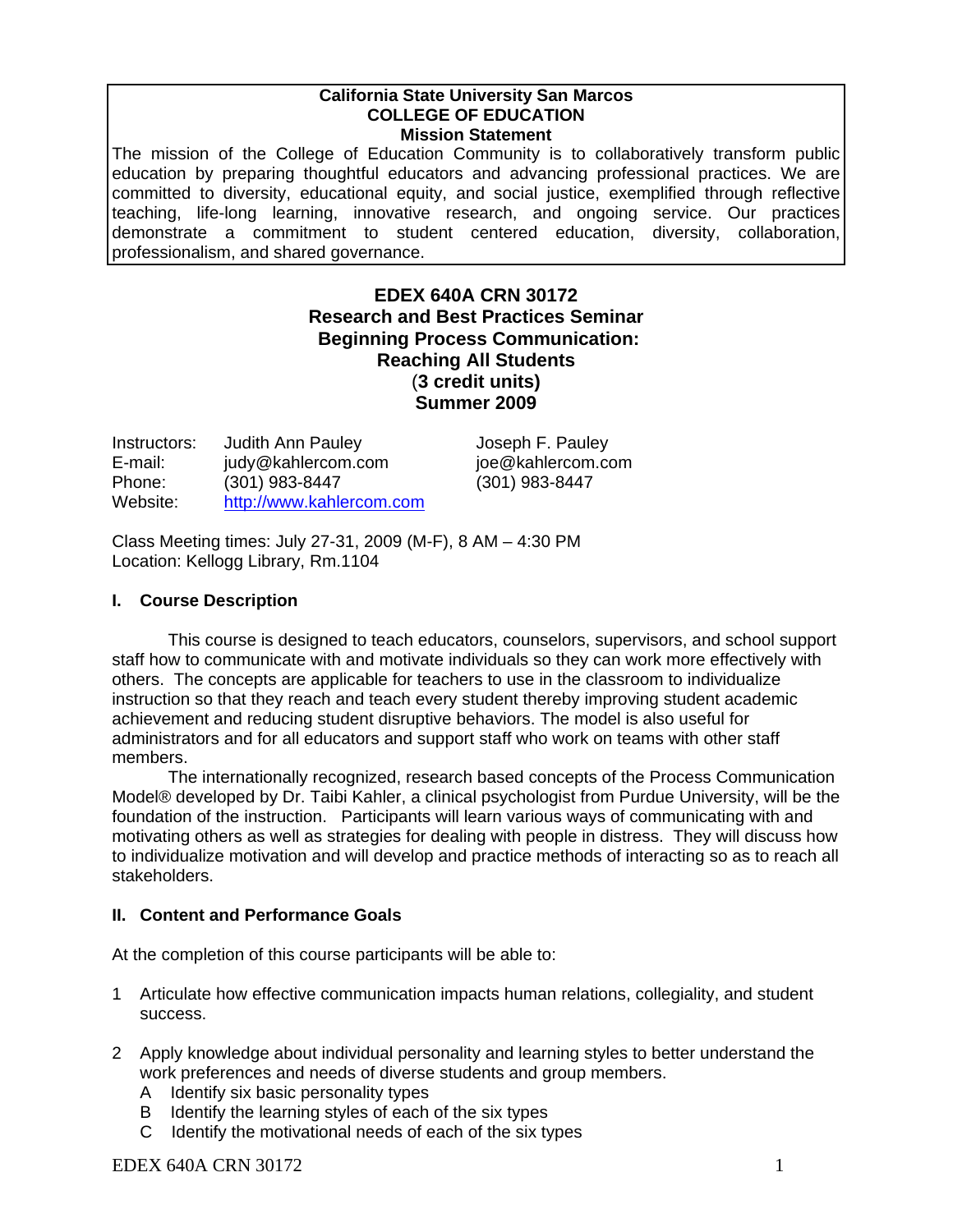- D Identify the environmental preferences of each of the six types
- 3 Apply knowledge of the strengths and distress behaviors of students and colleagues to increase student academic achievement and student and teacher satisfaction.
	- A Identify the strengths of each of the six personality types
	- B Identify the distress sequences of the six personality types
	- C Identify symptoms of first degree distress of the six personality types
	- D Identify the failure mechanisms of the six personality types
- 4 Initiate and respond to the communication of students and teachers by effectively matching them in their particular preferred mode of communication
	- A Identify and be able to use the five channels of communication

 B Identify and be able to shift to the other person's frame of reference and preferred channel of communication

- 5 Address specific individual motivational needs
	- A Identify eight motivational needs
	- B Understand the motivational needs of each of the six personality types
	- C Motivate each of the six personality types appropriately
- 6 Use strategies to help teachers work effectively with students and colleagues of diverse cultures and backgrounds
- 7 Use strategies to deal with conflict and challenging behaviors
	- A Identify causes of conflict between teachers and students, between student and student, between teachers and parents, and between colleagues
	- B Develop strategies to invite people out of distress
	- C Use these strategies to resolve conflict with each of the six personality types
- 8 Articulate the settings in which these skills may be applied

# **III. What I Need for Class**

Process Communication for Educators (PEM), Kahler, T., Kahler Communications, Inc., 2000. Email judy@kahlercom.com for procedures for taking online precourse inventory.

Here's How to Reach Me: Matching Instruction to Personality Types in Your Classroom, Pauley, J., Bradley, D., Pauley, J., Paul H. Brookes Publishing Co. 2002.

## **Select Articles, Handouts, and Web Sites including:**

"The Process Communication Model®: An Effective Tool to Motivate All Students". Bradley, D., and Smith, K. Classroom Leadership Online 3(1) 1-5. ASCD 1999.

"Motivating At Risk Students Using the Process Communication Model®". Bradley, D., Pauley, J. and Smith, K. Monograph for Eighth Annual Comprehensive System of Personal Development (CSPD) Conference on Leadership and Change (CEC), May 2000

"An Examination of Listening Effectiveness of Educators: Performance and Preference". Gilbert, M. *The Professional Educator, 27*(1/2), 1 – 16; 2005. Online version: http://theprofessionaleducator.com/ pp. 1- 18

"Meeting students needs: The key to dropout prevention". Bradley, D., Pauley, J., Pauley, J. The New Hampshire Journal of Education, September 2005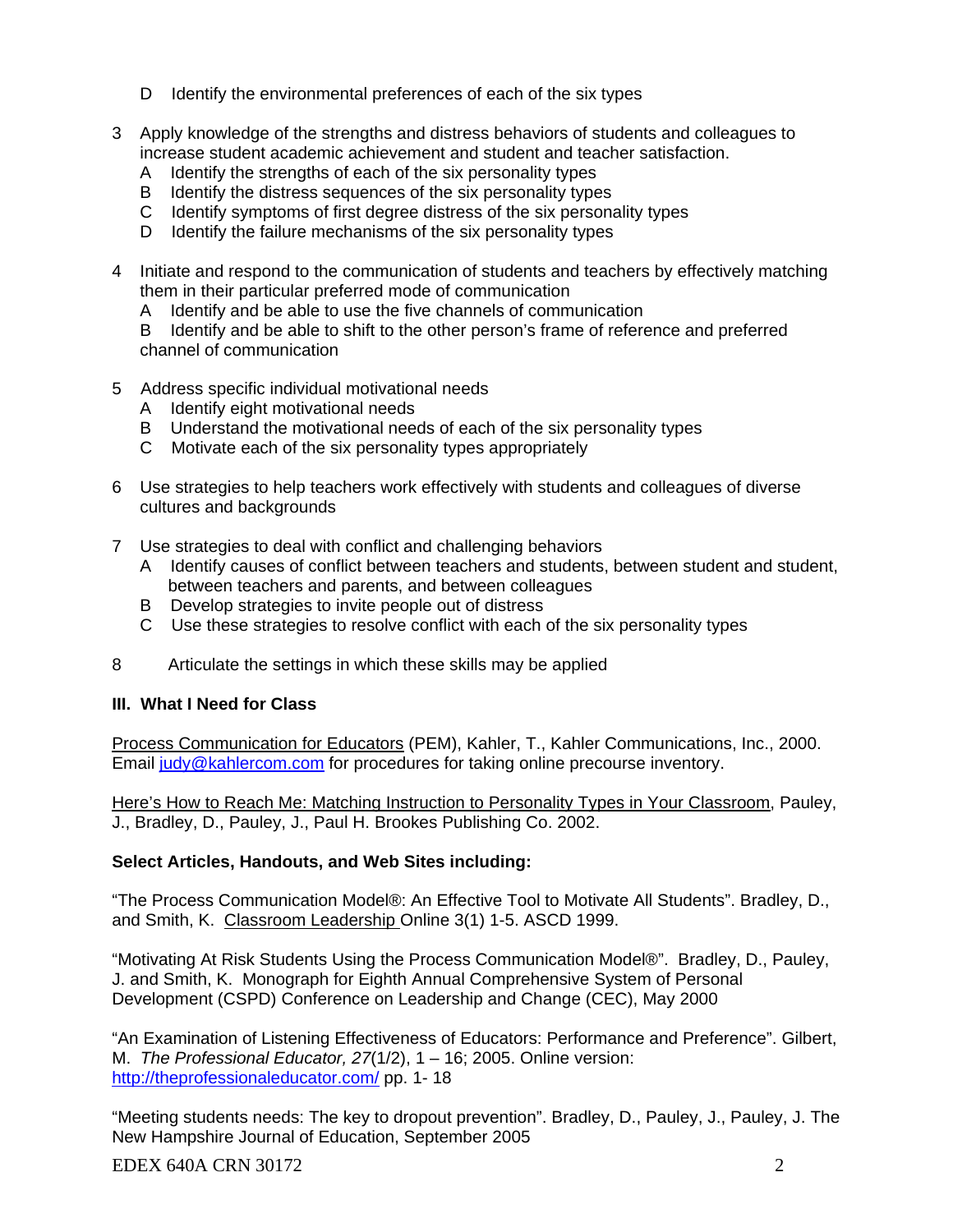"Total Quality and Student Relationships". Pauley, J and Pauley, J. QED News, Spring/summer 2006, Vol XI, No. 2

 "Why Educators have problems with some students: Understanding frames of preference". Gilbert, M. Journal of Educational Administration, Vol 37, No.3, 1999

"A unique tool for closing the gap: Disparity in achievement". Bradley, D.F. The Journal of the Alliance of Black School Educators, Vol. 6, No. 2, spring/summer, 2007

 University, Winter 2003 National Dropout Prevention Network Newsletter, National Dropout Prevention Center, Clemson

- 1 "Learning Styles and Student Achievement", Pauley, J. and Pauley, J.
- 2 "Why Don't They Listen", Gilbert, M.
- 3 "Improving Student Attitudes and Performance by Meeting Student Needs", Pauley, J.
- 4 "Giving Young Men a Chance With the Leadership Academy", Hopewell, S.
- 5 "Learning Styles Has Changed My Life", Hatfield, E.
- 6 "Viewpoint", Browning, D.

"Establishing Relationships to Reduce Bullying and Increase Student Achievement". Pauley, J. A. & Pauley, J. F. The Proceedings of the 2007 Safe Schools conference, Hamilton Fish, George Washington University, 2007

Supplemental reading and videos illustrating the concepts of Process Communication.

Student Intervention Plan form from "Here's How to Reach Me: Matching Instruction to Personality Types in Your Classroom", Pauley, J., Bradley, D., and Pauley, J. Paul H. Brookes Publishing Co. 2002.

Process Communications website: www.kahlercom.com

Post class consultation with the trainers via email: judy@kahlercom.com

## **IV. Professional and Administrative Requirements**

- 1. Attend all class sessions. Be on time. Please call the instructor when you are unable to attend class or when you will be late. It is the policy of the CSUSM College of Education that any student who misses 20% or more of class time or class sessions may not receive a passing grade for a course.
- 2. "Person-first" language (e.g., "Student with Down Syndrome" rather than "Down Syndrome student"; "Johnny, who happens to have Down Syndrome", rather than "My Down Syndrome student") must be used throughout all written and oral assignments and discussions.
- 3. Word process all written documents. Keep a copy of all of your work. You will want these copies for your records and for potential future use as professional portfolio entries. Email all assignments to judy@kahlercom.com and also provide a hard copy each day to instructors.
- 4. Complete and hand in all assignments on the due dates for full credit. If you have extraordinary circumstances that impact completion of your assignments, please let the instructor(s) know. Any time that you have questions or concerns, please contact the instructor(s) immediately.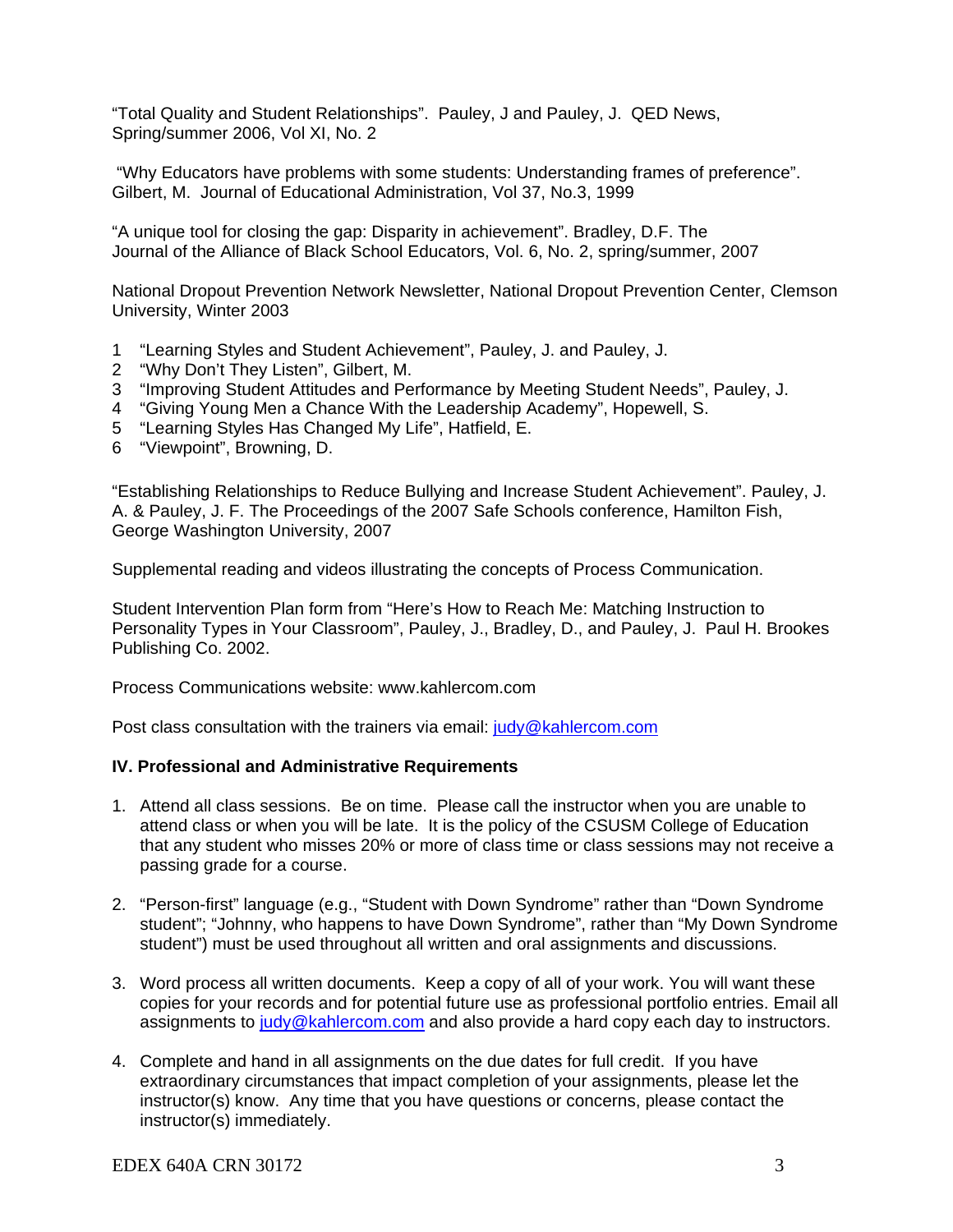- 5. Participate in class discussions and group activities and demonstrate positive interpersonal skills with classmates and guests.
- Address: 6. Select a class "buddy" to ensure that you receive handouts and information when you must miss class. Buddy: Email: Telephone: Email: Telephone: Email:

## **Activities and instructional methods for realizing objectives:**

| class discussions   | group work   | lectures       | readings in texts |
|---------------------|--------------|----------------|-------------------|
| web site access     | study guides | demonstrations | videos            |
| written reflections | role plays   | observations   | simulations       |

## **Evaluation of attainment of these knowledge bases and skills:**

| attendance                                                   | punctuality | class participation | study guide responses |
|--------------------------------------------------------------|-------------|---------------------|-----------------------|
| assessment outcomes role play performance group presentation |             |                     | SIP worksheets        |

## **V. Scholastic Requirements**

## **Class Attendance and Participation (40 maximum points)**

This course consists of five eight and one half-hour days (plus breaks) class sessions. Attendance at and active participation in each of the **5 classes** is worth a maximum of **1 point per class hour**.

Regular and punctual attendance is required. This class is interactive in nature, and the inclass experiences and discussions are difficult if not impossible to recreate. Additionally, each class member is expected to practice exemplary collaborative teaming and participatory behavior. To reinforce the program's commitment to the development of professional interpersonal skills, students earn points each class for: a) arriving on time; b) returning from breaks on time; c) staying for all of the class; d) fully participating and cooperating with classmates, instructors, and guests in accordance with agreed-upon class norms; and e) completing and sharing reflections. Participants who arrive late, depart early, engage in a "noncollaborative" behavior, or fail to have assignments/reflections prepared on time can expect to receive less than the maximum points for a class.

#### **Completion of 3 SIPs (15 maximum points)**

In "Here's How to Reach Me" page 153-159, the authors describe a Student Intervention Plan (SIP) form and give examples showing how to complete one. Students will be expected to complete forms on three different students/individuals. In addition to completing the form, students will write a reflection about the person. Each SIP is worth a maximum of **5 points.** 

## **Completion of 4 Reflections**

Participants will prepare four written reading reflections, homework 1, 4, 9a & 9b **(13 points)**. The quality of this and all written work for this course will be judged according to at least the following criteria:

a) use of respectful, professional, "person first" language (i.e., Jerry, who has Cerebral Palsy versus "the CP kid");

b) correctness of spelling, punctuation, and grammatical usage of language;

EDEX 640A CRN 30172 4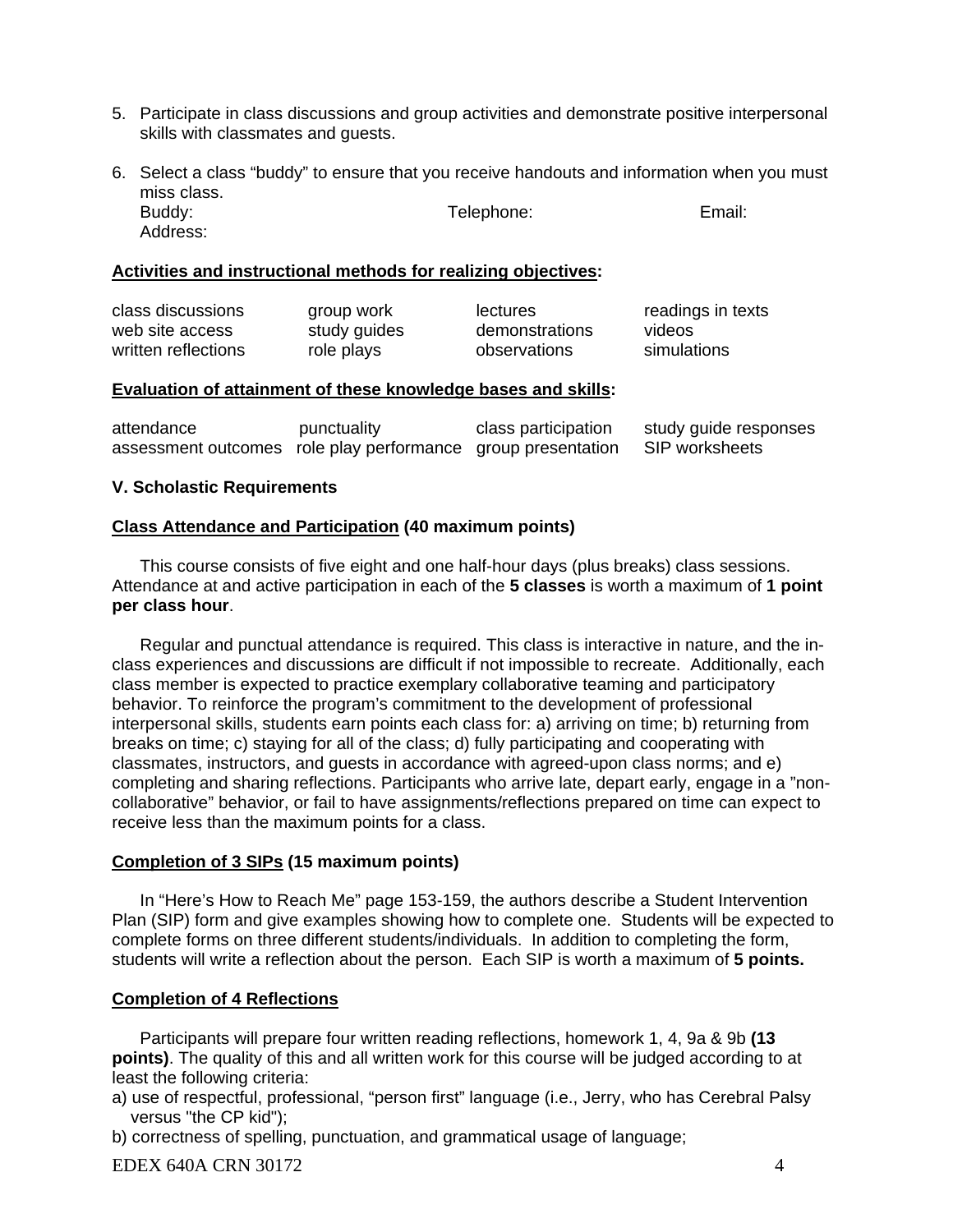- c) organization, comprehensiveness, and professional appearance of the product;
- d) evidence of higher order thinking (e.g., analysis, synthesis, application, evaluation); and
- e) connection with other readings, lectures, workshops, discussions, and experiences.

## **Description of Homework Assignments**

- HW 1 Think about when you phased and write a one-page reflection of what occurred and the circumstances in your life at the time. For those who have not phased write a one-page reflection on how you have handled situations when you have been in distress and why you think you have gone through life without phasing. (**3 points**)
- HW 2a Prepare a story for the Perceptions Exercise PEM pg 9 (**3 points**)
- HW2b Listen to how people say what they say. Describe instances where you have heard each of the six perceptions used in the last day. If it would be appropriate for you to participate in the conversation, shift to their perception when doing so. Describe what happens in each case. (**2 points**)
- HW 3a Describe a person with whom you should use channels  $2 5$ , a different person for each channel. Write a short description of the person's characteristics/behaviors that led you to select that channel. (**2 points**)
- HW 3b Describe instances where you used each of channels  $2 5$  in the past several days. Explain what happened. (**2 points**)
- HW 4 Write a reflection listing three things that each type student wants from their teachers in the classroom and three things they do not want. (**4 points**)
- HW 5 Make a list of five ways to get your base needs and five ways to get your phase needs met positively. (**2 points**)
- HW 6 List the 8 motivational needs. For each of the eight categories, think of and list at least two behaviors you have observed people do to get each need met negatively. (**3 points**)
- HW 7a Write a lesson plan using the lesson planning questions on page 144 in "Here's How to Reach Me" as a guide. (**4 points**)
- HW 7b Write an introduction to a lesson using the personality parts, channels and perceptions of the six types. Include something to "hook" each type. Identify in parenthesis each personality type. You will act this out in class. (**2 points**)
- HW 7c Write an introduction to a meeting addressing the needs of the six types. Include something to "hook" each type. Identify in parenthesis each personality type. You will act this out in class. (**2 points**)
- HW 8a Write a one or two sentence interaction strategy for each of the personality types on your top two floors using the correct personality part, channel and perception. Use the information on PEM pages 79 and 80. (**2 points**)
- HW 8b Write a one or two sentence interaction strategy for each of the personality types on your top two floors using the correct psychological need for each type. **(2 points)**
- HW 9 Write two reflections, one for each of two articles you choose on the Process Communication Model® explaining their application to the classroom. **(3 points each)**
- HW 10 Quality Processing Exercise I PEM pg. 88. Provide several examples for each area. (Please word process this assignment using the template provided. **(6 points)**
- HW 11 Complete 3 SIPs with written reflection of strategies tried and the results. **(5 points each)**

# **College of Education Attendance Policy**

Due to the dynamic and interactive nature of courses in the College of Education, all students are expected to attend all classes and participate actively. At a minimum, students must attend more than 80% of class time, or s/he may not receive a passing grade for the course at the discretion of the instructor. Individual instructors may adopt more stringent attendance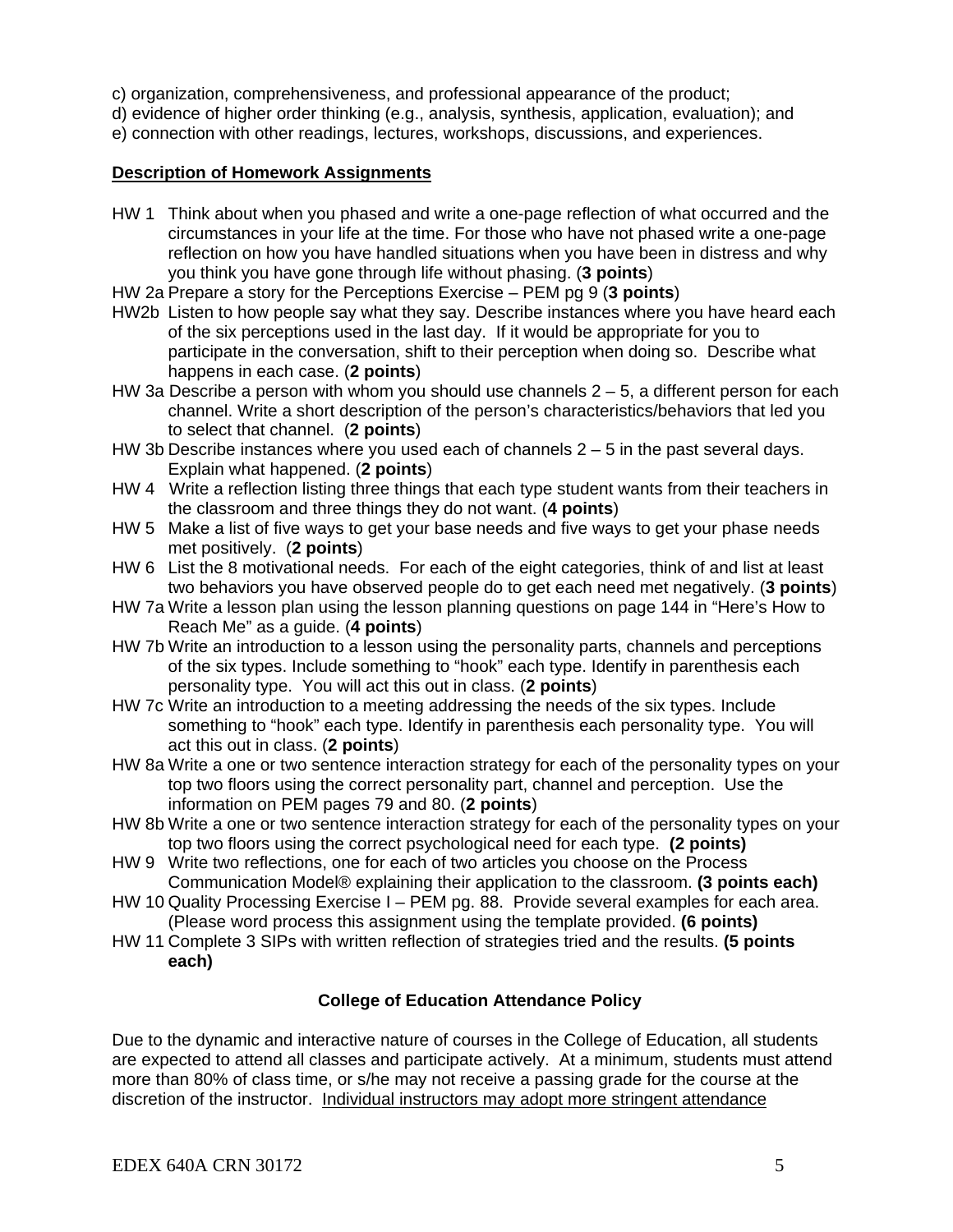instructor as soon as possible. *(Adopted by the COE Governance Community, December, 1997).* requirements. Should the student have extenuating circumstances, s/he should contact the

## **Students with Disabilities Requiring Reasonable Accommodations**

Students with disabilities who require reasonable accommodations must be approved for services by providing appropriate and recent documentation to the Office of Disable Student Services (DSS). This office is located in Craven Hall 5205, and can be contacted by phone at (760) 750-4905, or TTY (760) 750-4909. Students authorized by DSS to receive reasonable accommodations should meet with their instructor during office hours or, in order to ensure confidentiality, in a more private setting.

## **All University Writing Requirement**

Every course at the university must have a writing requirement of at least 2500 words. This will be met through written assignments for this course.

## **CSUSM Academic Honesty Policy**

"Students will be expected to adhere to standards of academic honesty and integrity, as outlined in the Student Academic Honesty Policy. All written work and oral presentation assignments must be original work. All ideas/materials that are borrowed from other sources must have appropriate references to the original sources. Any quoted material should give credit to the source and be punctuated with quotation marks.

Students are responsible for honest completion of their work including examinations. There will be no tolerance for infractions. If you believe there has been an infraction by someone in the class, please bring it to the instructor's attention. The instructor reserves the right to discipline any student for academic dishonesty in accordance with the general rules and regulations of the university. Disciplinary action may include the lowering of grades and/or the assignment of a failing grade for an exam, assignment, or the class as a whole."

Incidents of Academic Dishonesty will be reported to the Dean of Students. Sanctions at the University level may include suspension or expulsion from the University.

#### **Plagiarism:**

As an educator, it is expected that each student will do his/her own work, and contribute equally to group projects and processes. Plagiarism or cheating is unacceptable under any circumstances. If you are in doubt about whether your work is paraphrased or plagiarized see the Plagiarism Prevention for Students website http://library.csusm.edu/plagiarism/index.html. If there are questions about academic honesty, please consult the University catalog.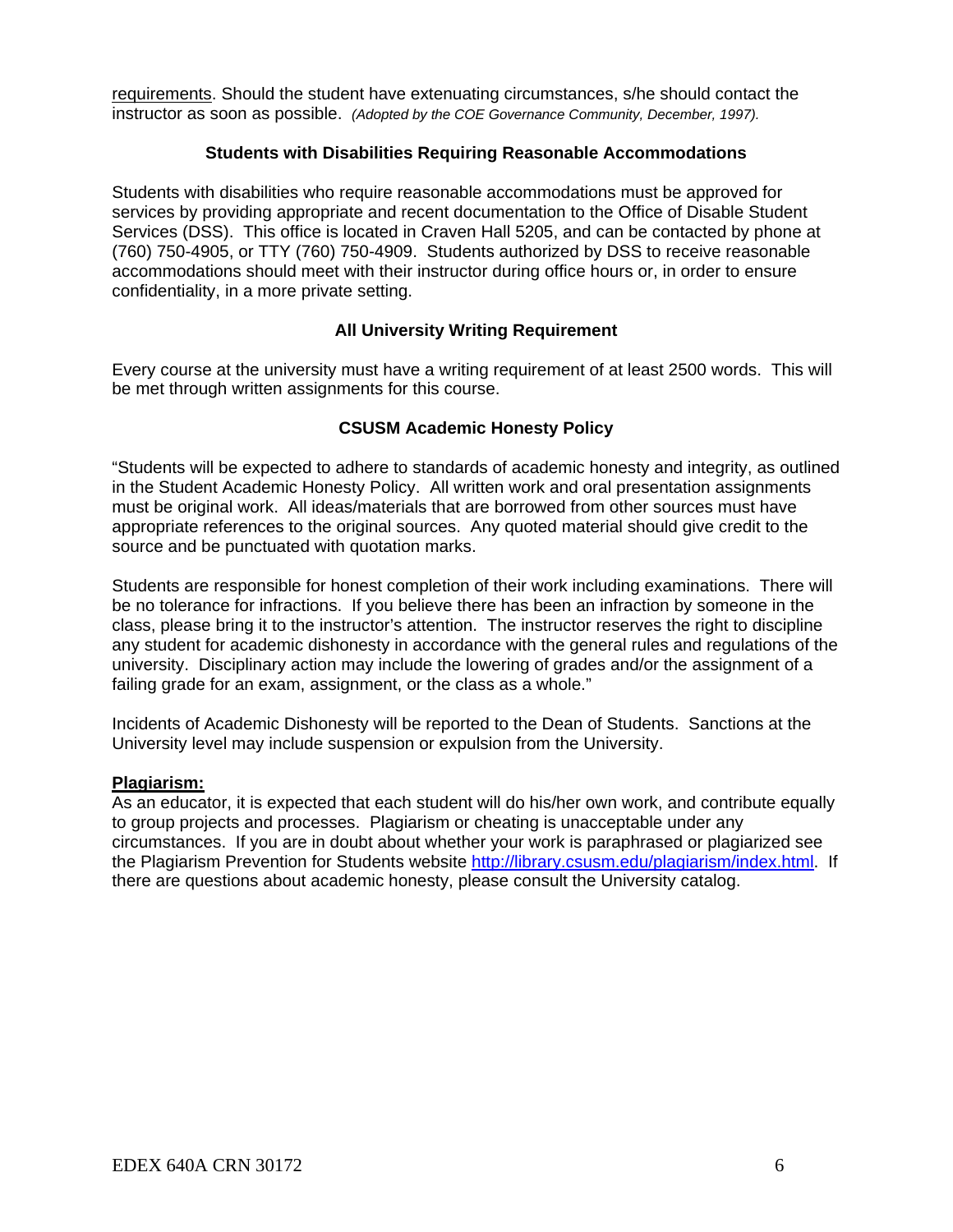## **GRADING SCALE (in percentages):**

|  |                          |  | A 93-100 A-90-92 B+87-89 B 83-86 B-80-82 C+77-79 |  |
|--|--------------------------|--|--------------------------------------------------|--|
|  | C 73-76 C- 70-72 D 60-69 |  |                                                  |  |

## **Criteria for Grading:**

- A (Excellent): Performance at the highest level, showing sustained excellence in meeting all course requirements and exhibiting an unusual degree of intellectual initiative.
- B (Good): Performance at a high level, showing consistent and effective achievement in meeting course requirements.
- C (Satisfactory): Performance at an adequate level, meeting the basic requirements of the course.

**NOTE: The minimum acceptable grade for a course in the professional education sequence is C+, and a B average must be maintained.**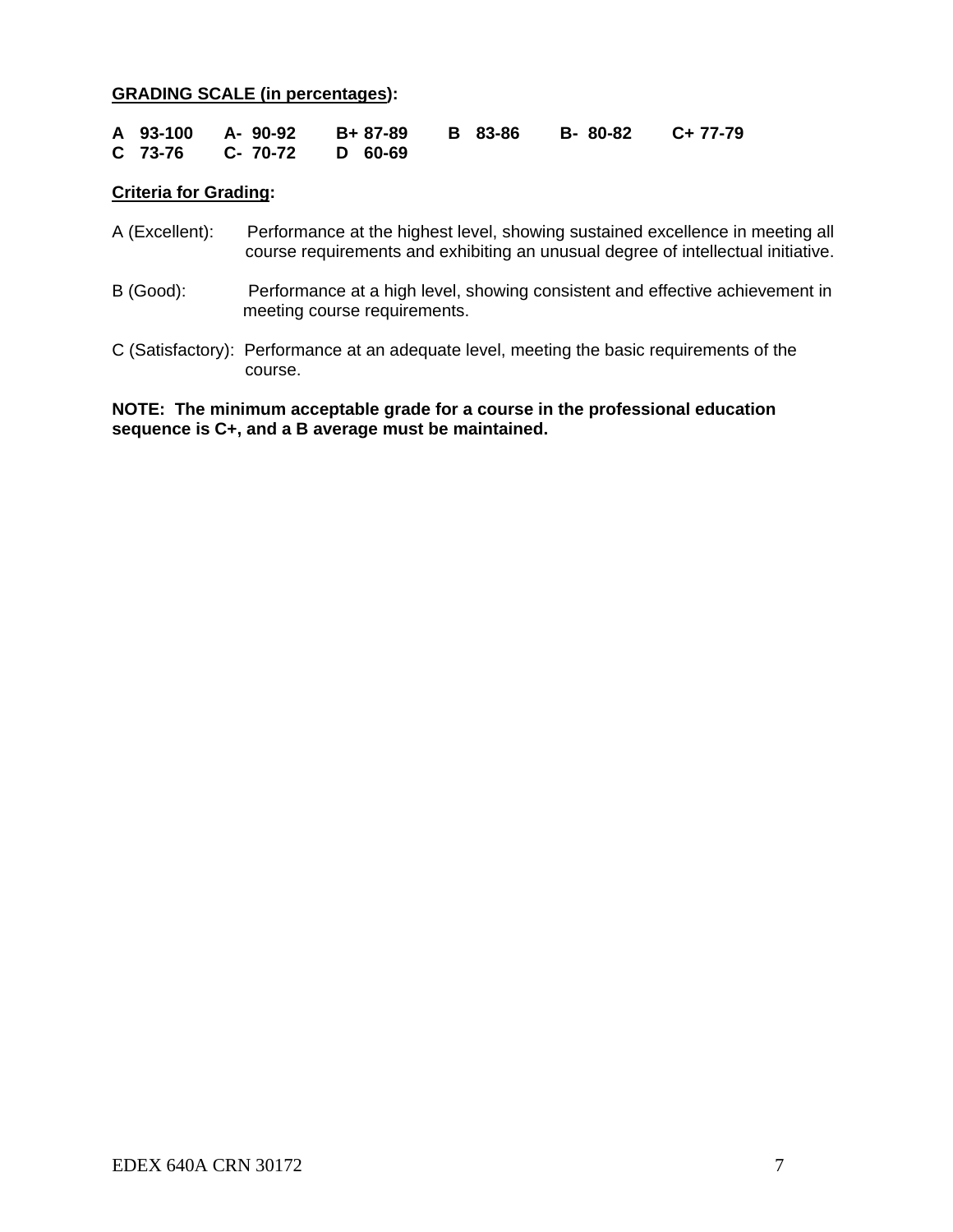| <b>Class Date</b>    | <b>Topics</b>                                                                                 | <b>Readings Due Today</b>                                                                                                                                                                                                                                                  | <b>Assignments Due</b>                                                                               |
|----------------------|-----------------------------------------------------------------------------------------------|----------------------------------------------------------------------------------------------------------------------------------------------------------------------------------------------------------------------------------------------------------------------------|------------------------------------------------------------------------------------------------------|
| July 27<br>Monday    | The Individual First -<br>How They Learn and<br>How To Reach Them                             | Because of the amount of reading for this<br>class, we suggest students read at least<br>Chapters $1 - 4$ in "Here's How to Reach<br>Me" (HHTRM) before the first class. You<br>may also want to read some of the other<br>articles listed before the first class meeting. |                                                                                                      |
| July 28<br>Tuesday   | <b>Communicating With</b><br>and Motivating Others                                            | "Process Teaching" pp 4-21,27-44<br>"Here's How to Reach Me" Chapters 1-8<br>ASCD Online article by Bradley & Smith<br>CEC monograph by Bradley, Pauley & Smith<br>(be prepared to discuss all articles in class)                                                          | HW 1, 2a, 2b, 3a                                                                                     |
| July 29<br>Wednesday | How People Interact:<br>People in Distress                                                    | "Process Teaching" pp 22-26, 45-53<br>"Here's How to Reach Me" Chapters 9 & 10<br>The Professional Educator article by Gilbert,<br>A Unique Tool article by Bradley                                                                                                        | HW 3a, 3b, 4, 5 & 6                                                                                  |
| July 30<br>Thursday  | <b>Conflict Resolution -</b><br>Dealing with People in<br><b>Distress</b>                     | "Process Teaching" pp 70-85<br>"Here's How to Reach Me" Chapters 11<br>Bradley, Pauley, Pauley NH Jour. Ed. article<br><b>Establishing Relationships to Reduce Bullying</b><br>Article by Pauley & Pauley                                                                  | HW 7c (HW 7a emailed by<br>7 August 2009)<br>HW 8a & b, HW11a (HW 11b,c)<br>emailed by 7 August 2009 |
| July 31<br>Friday    | Work on Developing<br>Strategies/ Activities/<br>Intervention Plans and<br>document their use | Winter 2003 Dropout Prevention Newsletter                                                                                                                                                                                                                                  | HW 7b, 9, 10                                                                                         |